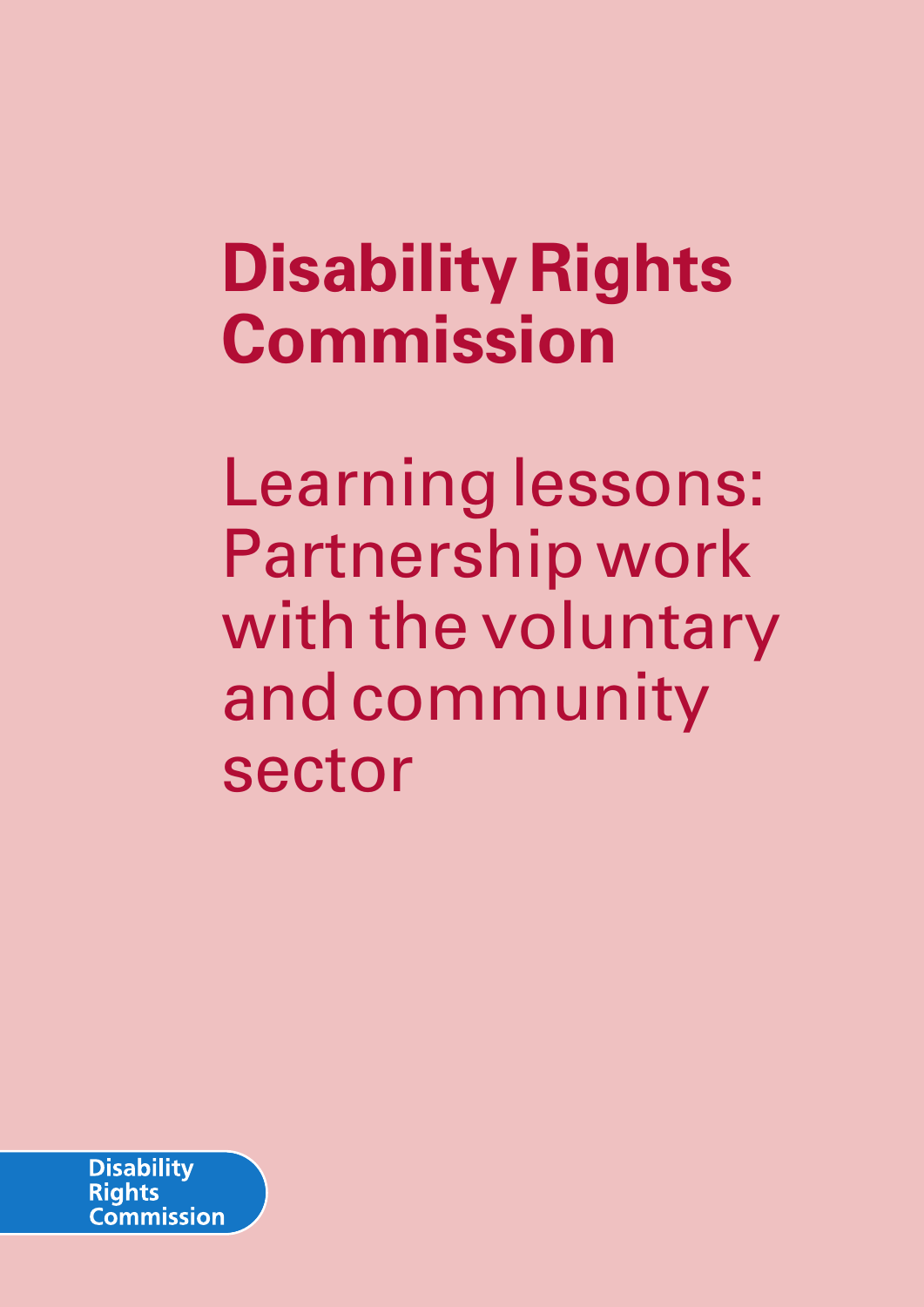### **Contents**

| <b>Executive summary</b>                                              | Page 2  |
|-----------------------------------------------------------------------|---------|
| <b>Introduction</b>                                                   | Page 4  |
| <b>Background</b>                                                     | Page 5  |
| Local partnership working                                             | Page 6  |
| National partnership working                                          | Page 8  |
| Benefits and challenges of partnership work -<br>for the DRC          | Page 10 |
| Benefits and challenges of partnership work -<br>for VSO <sub>s</sub> | Page 13 |
| Benefits and challenges of partnership work -<br>for disabled people  | Page 17 |
| What has partnership working taught us?                               | Page 19 |
| <b>Conclusion</b>                                                     | Page 23 |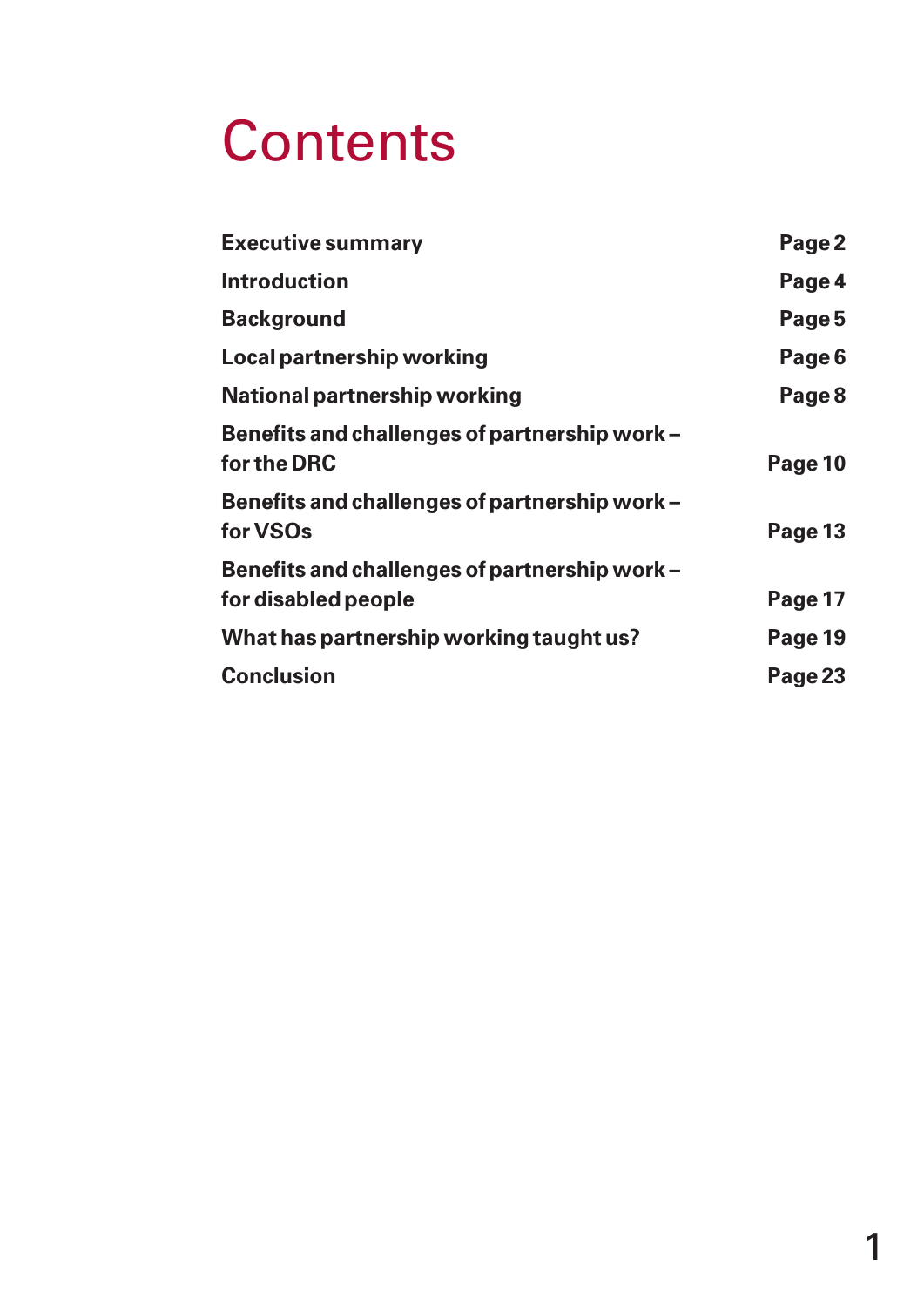### Executive summary

The Learning Narratives project contributes to the broad legacy strategy of the Disability Rights Commission (DRC). It considers what the DRC has learnt through its various activities since 2000 and focuses on specific activities or over-arching themes where the DRC has had direct involvement.

Each narrative responds to questions such as 'why did we, the DRC, try to do what we did?', 'what worked?' and 'what didn't work and why?' and draws on a range of data sources, not least of which is the experience and expertise of DRC staff, both past and present.

Partnership work with the Voluntary and Community Sector (VCS) explores some of the benefits and challenges of partnership working between the Disability Rights Commission and a range of Voluntary and Community Sector Organisations (VSOs).

### **Partnership work with the voluntary and community sector: Key Lessons**

- **Increased partnership working has enabled the DRC to** build a more trusting relationship between itself and disabled people's organisations (DPOs). This in turn has made the DRC a more transparent and accessible organisation for disabled people.
- More knowledge of the issues facing the VCS has enabled the DRC to act as an advocate on the VCS's behalf with national organisations such as the Big Lottery Fund.
- The 'ripple effect': resources and funding that the DRC have provided to some VSOs have enabled the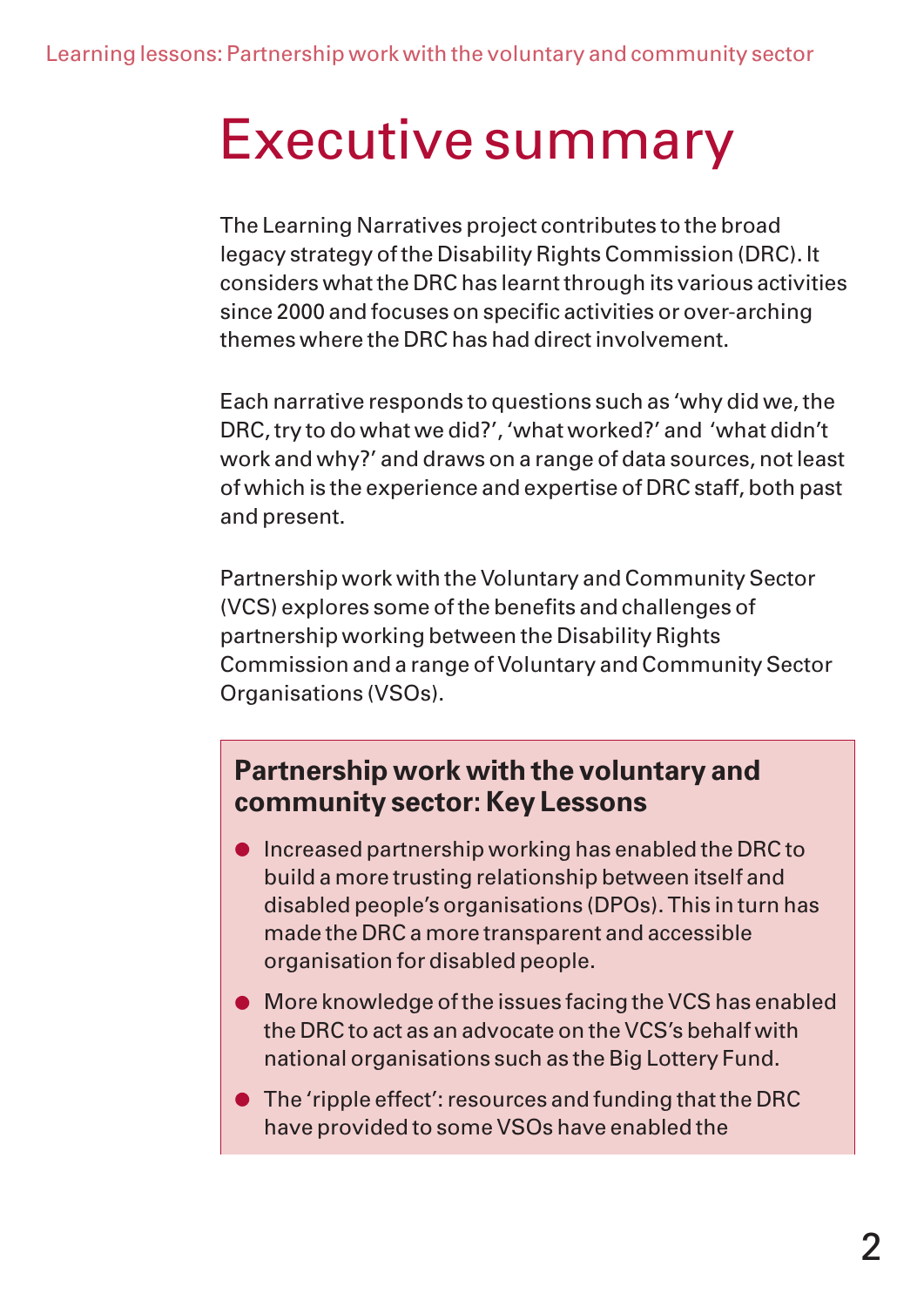organisations to increase their customer base and provide advice and information to a far wider range of people in the local area than the DRC alone could have reached.

- **The DRC found the most effective partnerships were** when both national and local solutions for capacity building were identified.
- It is important capacity building activities build upon an organisation's core activity and not try to create entirely new activities.
- Successful partnerships work when there are mutual benefits to all organisations.
- The outcomes of partnerships should directly relate to the needs of stakeholders. These stakeholders should be directly involved in the setting up and implementation of these partnerships.
- A shared ethos is a crucial factor in making partnerships work.
- Partnership working can be resource intensive and therefore clear objectives should be identified and expectations managed accordingly.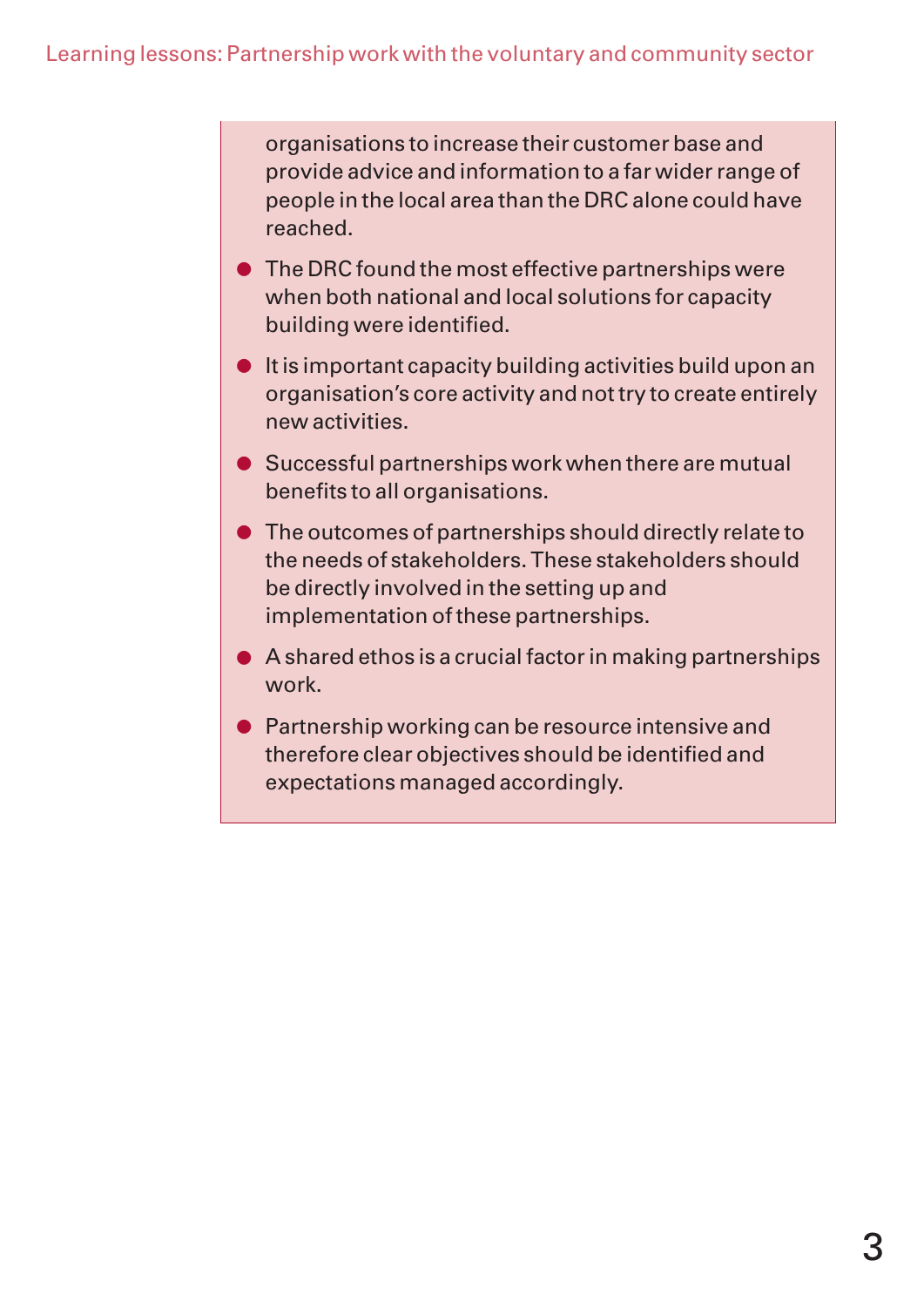# Introduction

Throughout its lifetime, the DRC has undertaken a range of partnership working with various Voluntary and Community Sector Organisations (VSOs). Partnership working presents huge opportunities and mutual benefits for organisations, as well a series of particular challenges. The DRC has played an important role in building the capacity of VSOs, as well as transferring and sharing its experience and expertise to these organisations. This narrative illustrates some of the benefits and challenges of partnership working the DRC and its partners have encountered.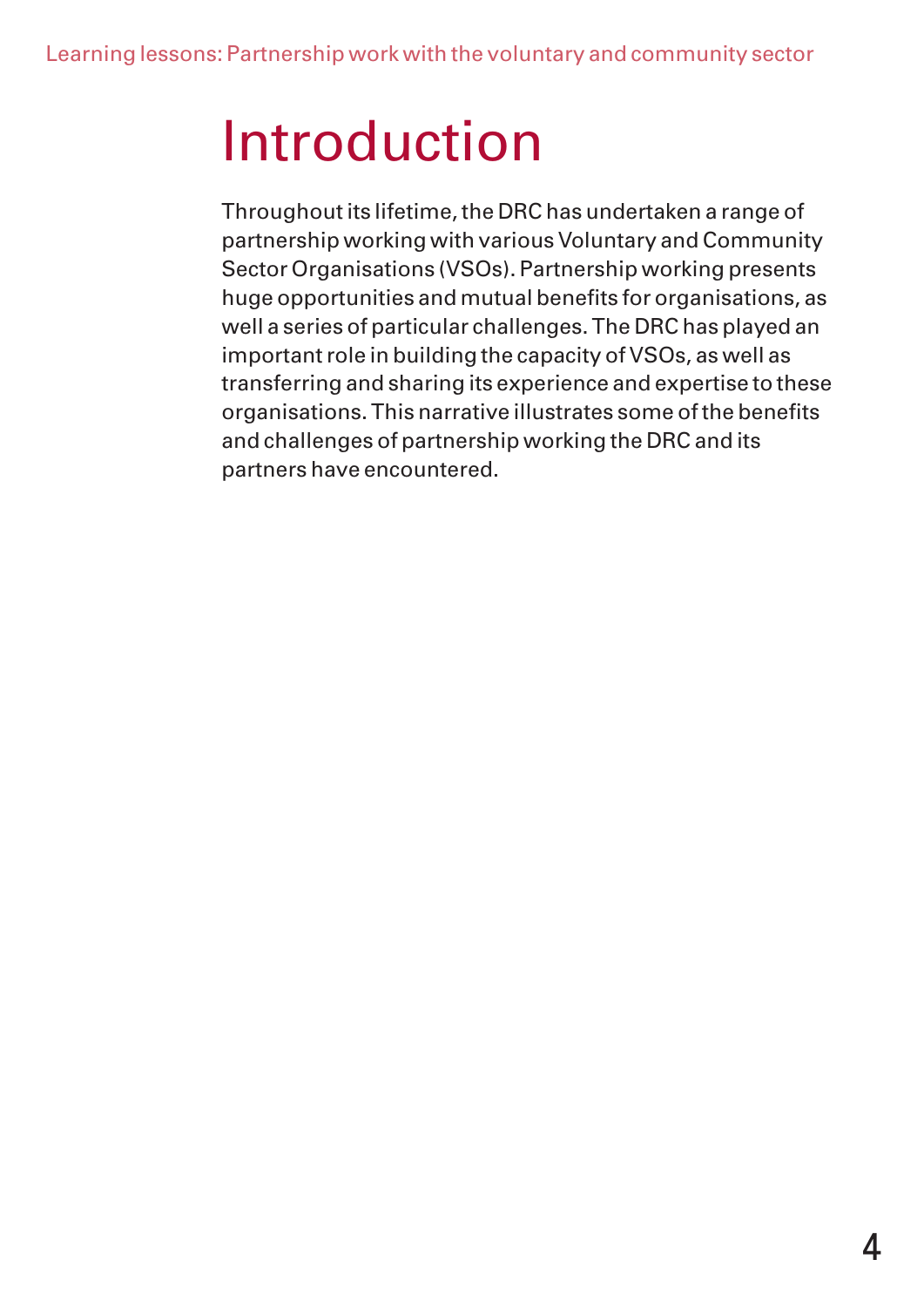# Background

During the consultation to set up the DRC, feedback from organisations of disabled people and individuals indicated that disabled people wanted a central organisation with local representation and to be able to access their rights through existing resources such as Disability and Information Advice Lines.

Once it was set up, the DRC in 2002 / 03 undertook research into the capacity of existing organisations to respond to the information and advice requirements of disabled people. Most respondents felt that they could offer a service providing advice on the Disability Discrimination Act (DDA) if they were provided with the following:

- **•** training on the DDA
- **•** resources to allow them to fund additional workers
- advice on providing an advice and information service to disabled people
- professional backup, such as contact with DRC caseworkers to advise on individual cases.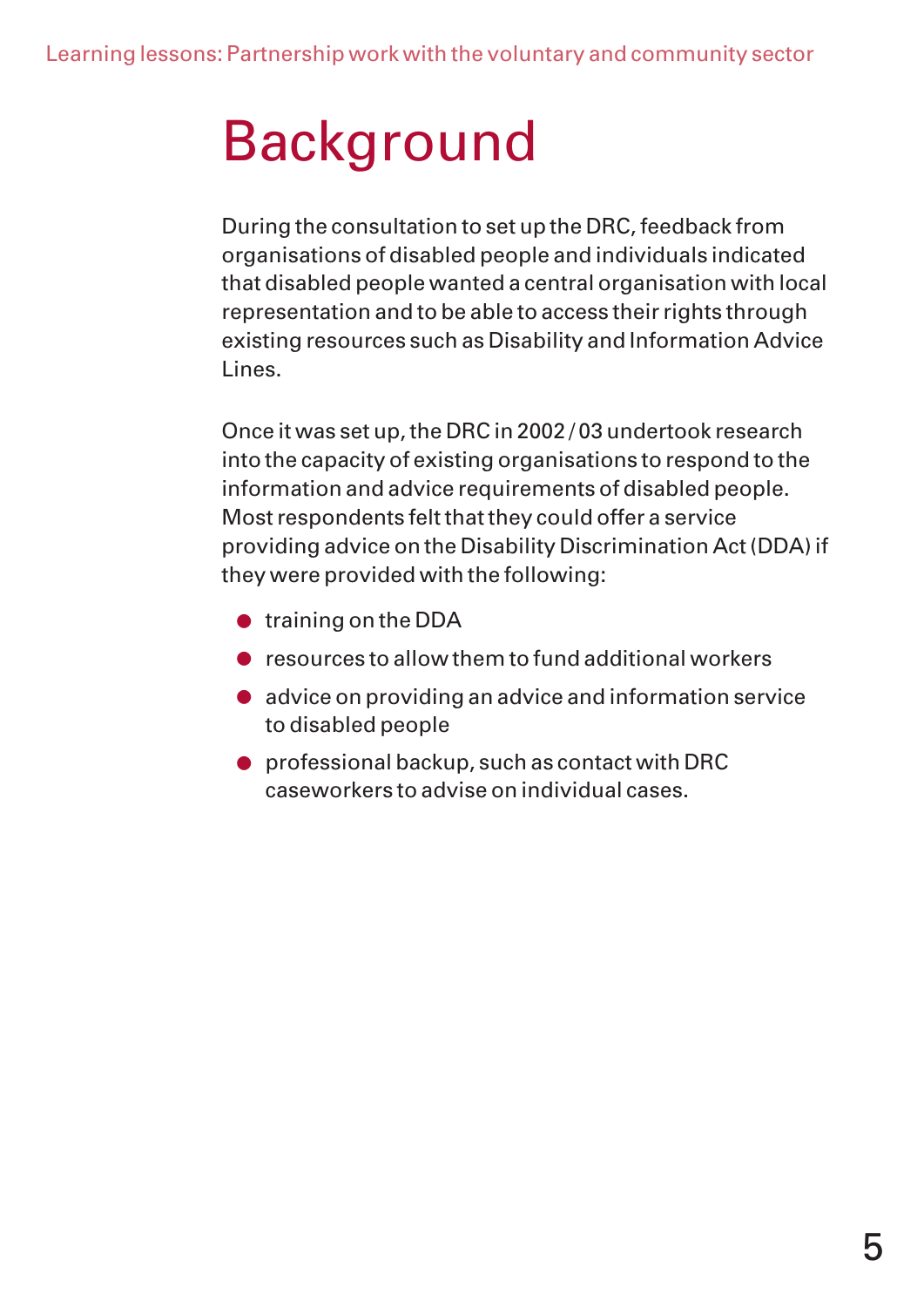# Local partnership working

As a response to the results of the research, in 2003 the DRC launched the Yorkshire Pilot Programme, a programme designed to support the capacity of advice and information services in the Yorkshire area. The pilot programme focused on identifying specific partners which could provide a basic advice and information service, using a contracting and interview process.

### **Choices and Rights**

One of the VSOs the DRC partnered with as part of the Yorkshire Pilot was Choices and Rights, a disabled people's organisation based in Hull. To enable the organisation to develop their advice and information service, funding was secured from Yorkshire Forward, the Regional Development Agency. The funding was used as a pot of money to which Choices and Rights would charge their time when dealing with a request for information or a case. Each member of staff was provided with training by the DRC on the DDA – training which enabled the organisation to utilise five members of its staff to provide a DDA advice service. Such an approach had the added benefit of enabling a consistent service to be provided as opposed to having one part-time officer, and thus having to close the service during periods of illness or annual leave. In addition, staff members undertaking cases were provided with a DRC contact who could provide them with timely advice on specific issues relating to the case in hand.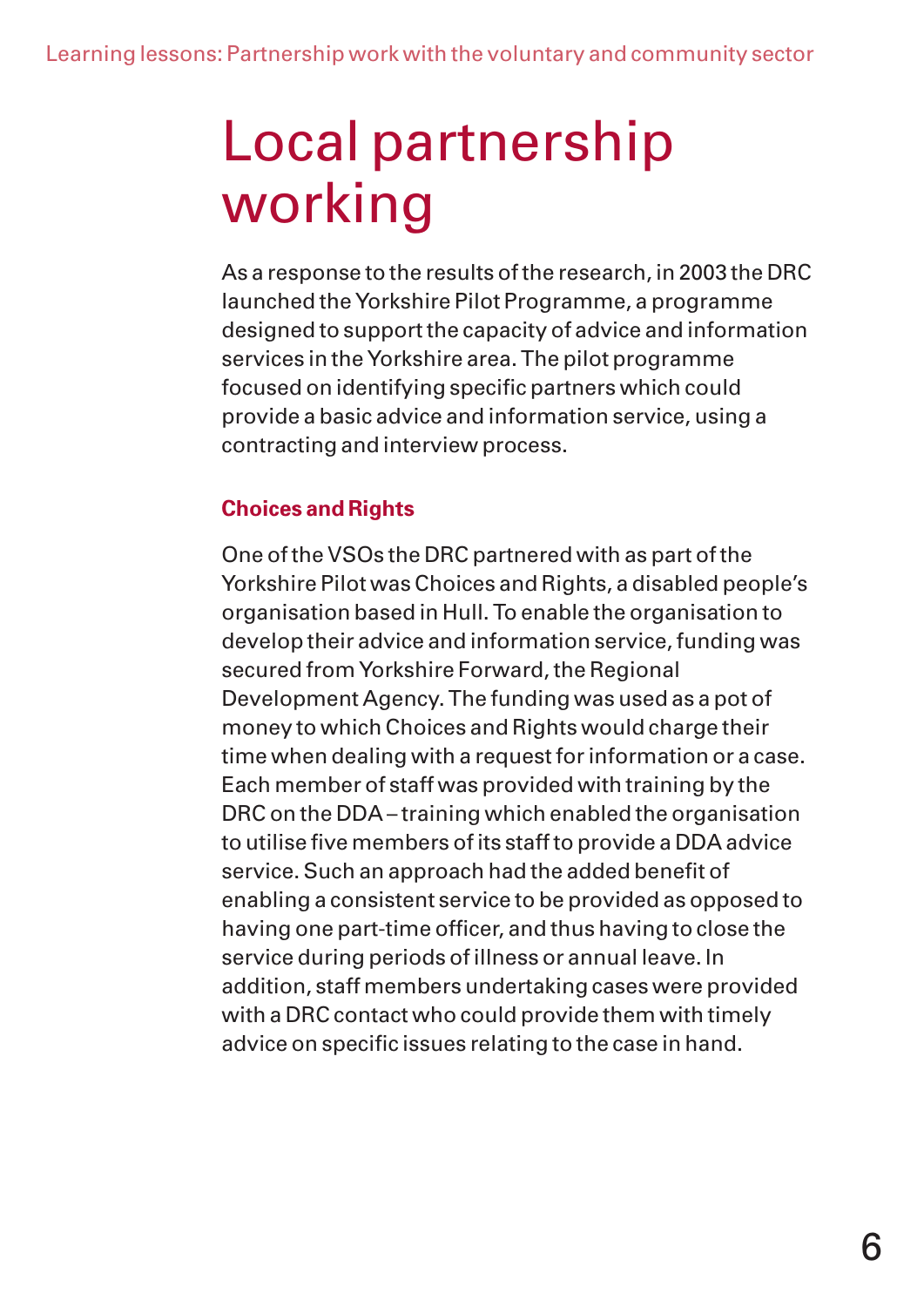The quality of the trainers has been really good, the materials are good and they know how to get the best out of people. The trainer managed the group dynamics well. **VSO representative**

The Yorkshire Pilot Programme ran for approximately twelve months. Whilst there were clearly some successes and good relationships developed, it was felt that to progress capacity building in this way was too resource intensive, and that a greater impact could be made by refocusing instead on national partnering opportunities.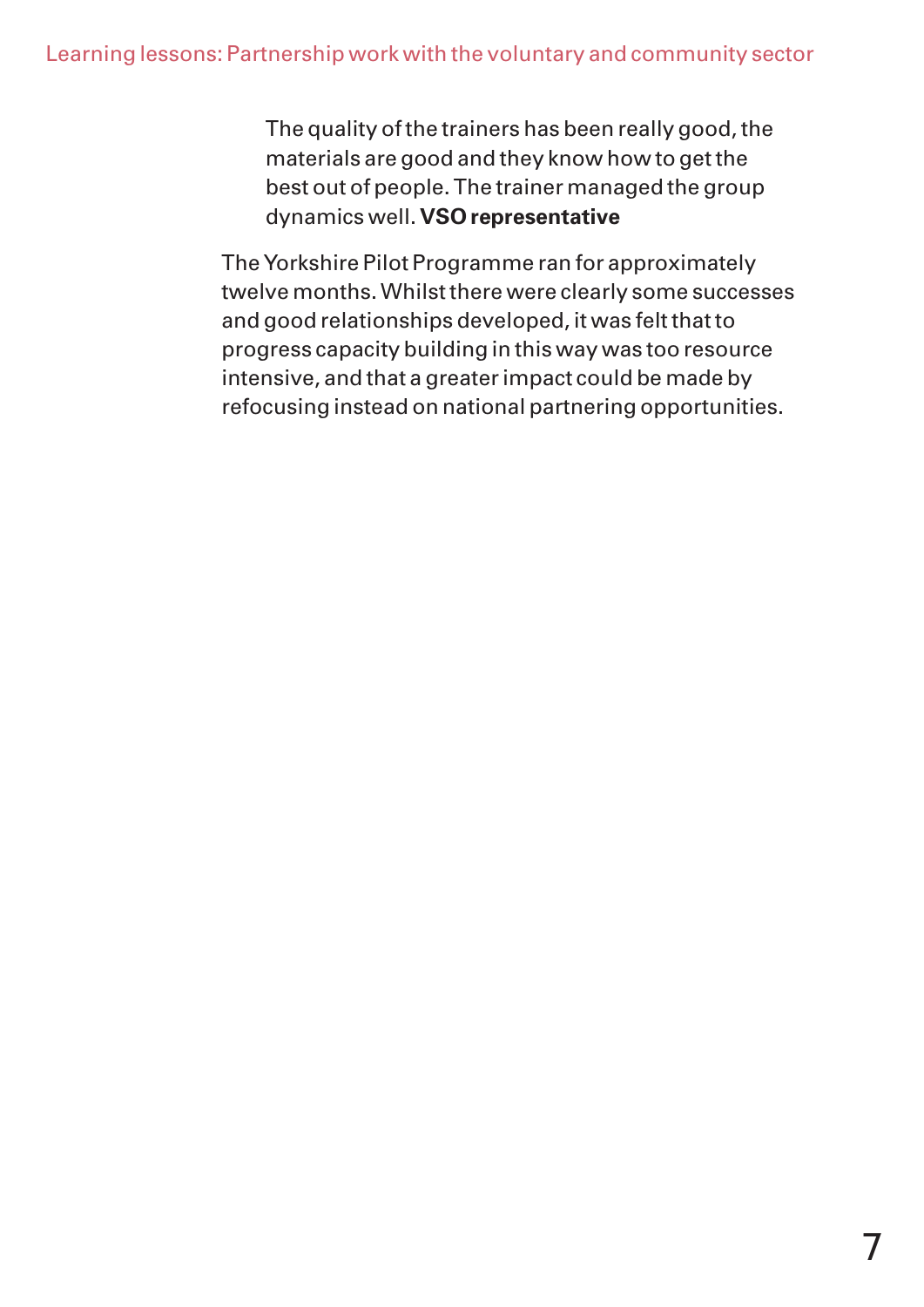# National partnership working

Following the decision to move away from a locally-based partnership approach, the DRC worked in partnership with national strategic bodies. These included the Law Centre Federation (LCF) and the Independent Panel for Special Education Advice (IPSEA), to which funding was given by the DRC to enable the delivery of DDA services. In Wales, there were also a number of national partnerships, which included a sister project to the LCF through work with the Citizens Advice Bureau and a project with the Trades Union Congress.

### **The Independent Panel for Special Education Advice (IPSEA)**

One of the national organisations the DRC formed a partnership with was IPSEA, a legal advice organisation providing free legal advice to parents and carers of disabled children and children with Special Education Needs (SEN) in the school system. IPSEA also works to improve policy and practice through campaigning and policy work. After a tendering process, the DRC outsourced their casework function for Part 4 of the DDA to IPSEA (ie education cases) and gave the organisation the financial support to undertake this work. IPSEA also undertook a transfer of expertise programme to try and improve disability equality awareness in schools and build capacity in other advice groups, such as parents, through talks and seminars on disability rights and legislation. This work took place nationally in various locations across England and Wales.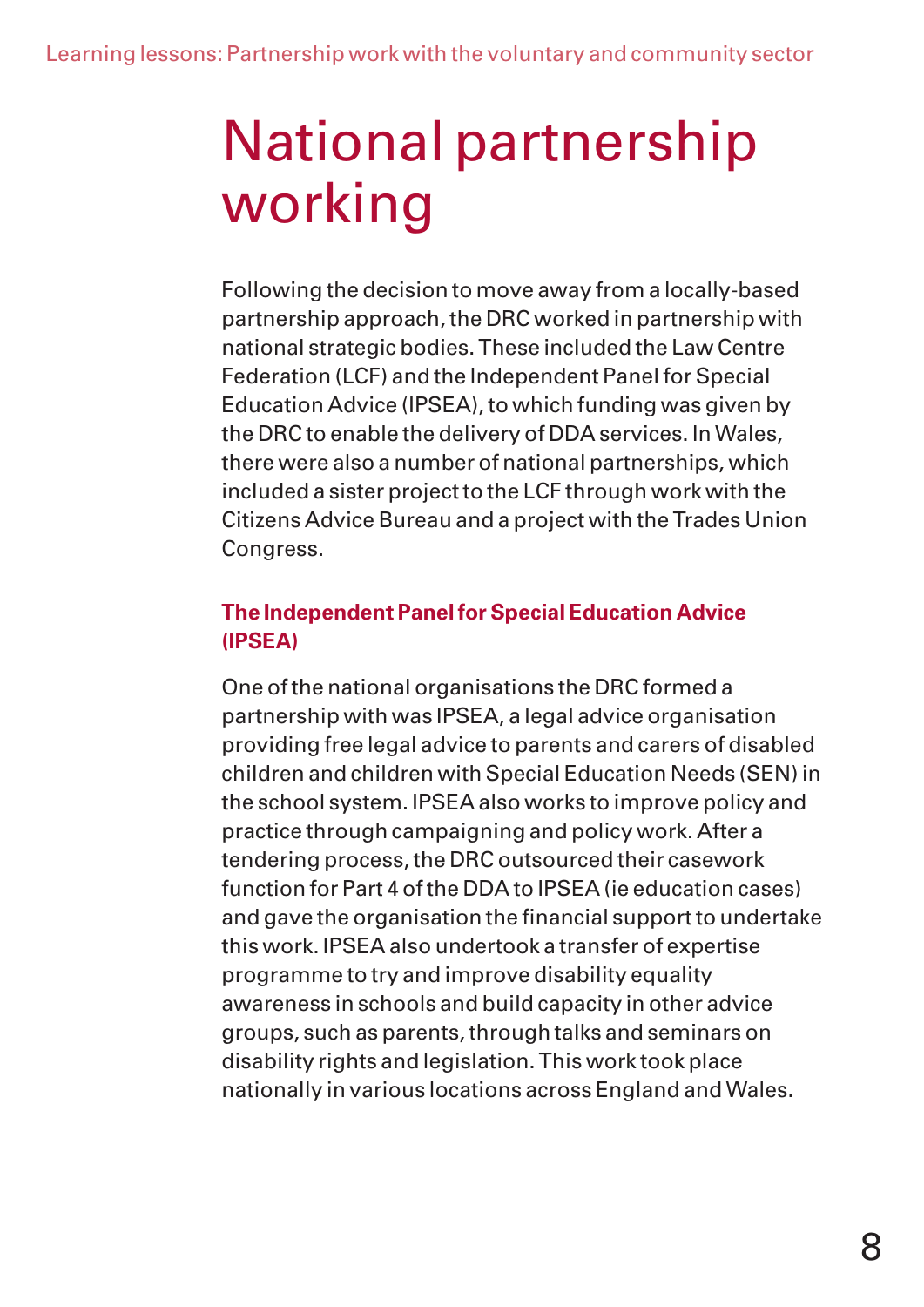#### **Citizens Advice Bureaux in Wales**

There is only one law centre in Wales, which is inaccessible for many disabled people and only operates within one area in Wales. DRC Wales wanted an advice-based project to cover all of Wales and so developed a partnership with CABx to provide services in Flintshire and Newport (ie north and south Wales). In addition, training on the DDA has been rolled out through CABx throughout Wales with over 400 advisers covering 50 Bureaux being trained. Such training has also helped enable advisers identify a DDA case and to know what to do next.

#### **Trade Union Project – Equal at Work**

Learning lessons from work undertaken by DRC Scotland, the DRC developed The Equal at Work project. This was a twoyear project, funded by the (old) Department for Trade and Industry, and ran by the Wales Trades Union Congress (TUC) with support from the DRC. Covering all six equality strands, Equal at Work was set up to support trade unions in Wales with promoting equality and tackling discrimination. This included raising trade unions' (TU) awareness of the rights and requirements of disadvantaged groups; developing a network of TU equality officers and equality agencies in Wales; and promoting awareness about new and existing equality rights for employees.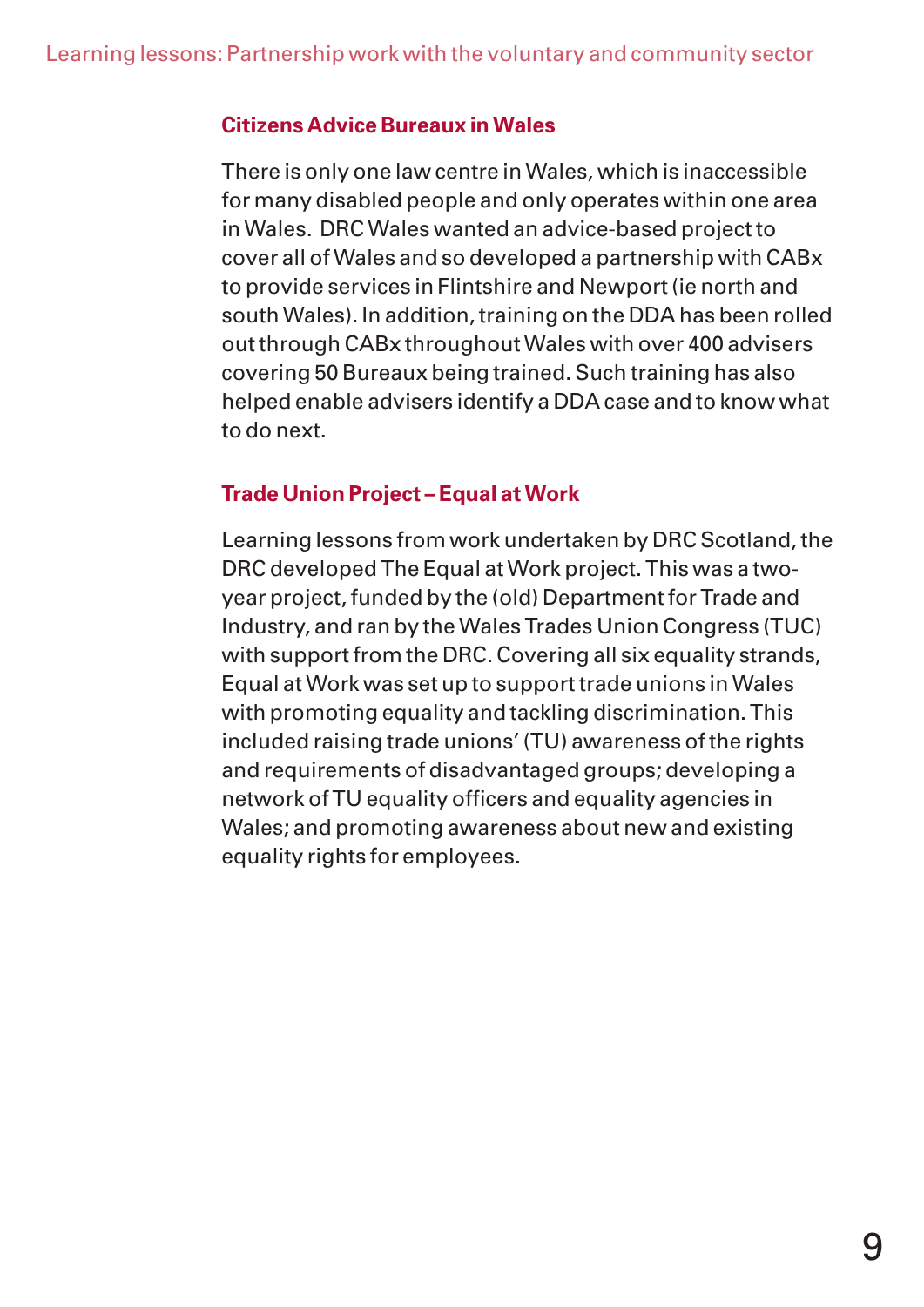### Benefits and challenges of partnership work – for the DRC

### **Building trust and accessibility**

Increased partnership working has enabled the DRC to build a more trusting relationship between itself and disabled people's organisations (DPOs). This in turn has made the DRC a more transparent and accessible organisation for disabled people.

Initially there was a lot of suspicion and some people thought we were a load of 'jobsworths'. But the partnership work has built trust and has made the DRC more transparent. There is now more direct contact with senior officials and policy makers.

### **Member of DRC staff**

As a result of this enhanced access, DPOs are able to raise issues and have a greater influence on the DRC's work. For example, there is now a black and minority ethnic (BME) disabled people's group that sits with the Chief Executive of the DRC to look at the impact of policies on BME disabled people. Furthermore, working with VSOs has been helpful for the DRC as an intelligence-gathering exercise, leading to a greater understanding of the advice sector and the challenges it faces.

Because we were speaking to organisations and working with them closely we realised there was an absence of funding for advice and information work. This meant we could strengthen their case to fund more information and advice with organisations such as The Big Lottery Fund. **Member of DRC staff**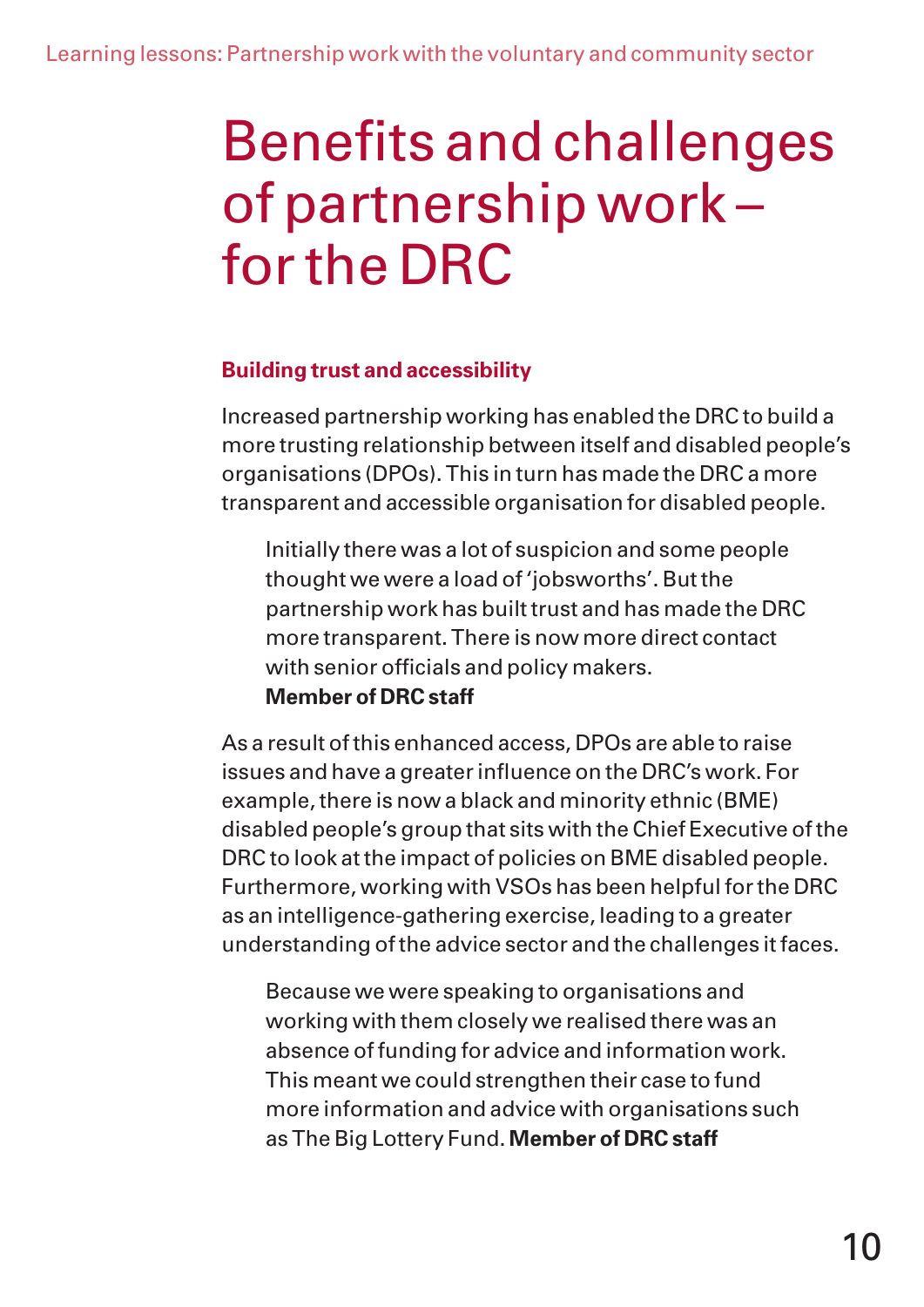More knowledge of this kind has enabled the DRC to act as an advocate on the VCS's behalf with national organisations such as the Big Lottery Fund. Partnering with VSOs also helps the DRC to connect with the grassroots:

Partnering connects the activity of the (DRC) to other worlds. For citizens that we are trying to serve this is important… we can bring this local expertise. **VSO representative**

It means we're accessing specialist advice from niche providers and working with them which enables the Commission to get to the grassroots. **Member of DRC staff**

### **Acting strategically and with authority**

Partnership work with local and national VSOs has also enabled the DRC to work more strategically to meet their goals. For example, providing funding to organisations such as IPSEA and the LCF to deliver a DDA casework service has meant the DRC has been able to focus its efforts on choosing cases which will have the most impact for disabled people.

The law centres we partner with tell us what cases they have and we might want to take it forward if it's a strategic one with potential big wins. We still need organisations taking on the repeat case but we can now be more strategic.

#### **Member of DRC staff**

Partnership working with LCF has ensured a good supply of information on legal cases from 'on the ground' which has proved invaluable for the DRC. The DRC has also benefited from the niche expertise and larger capacity of some VSOs to take on cases and respond quickly to service users' needs.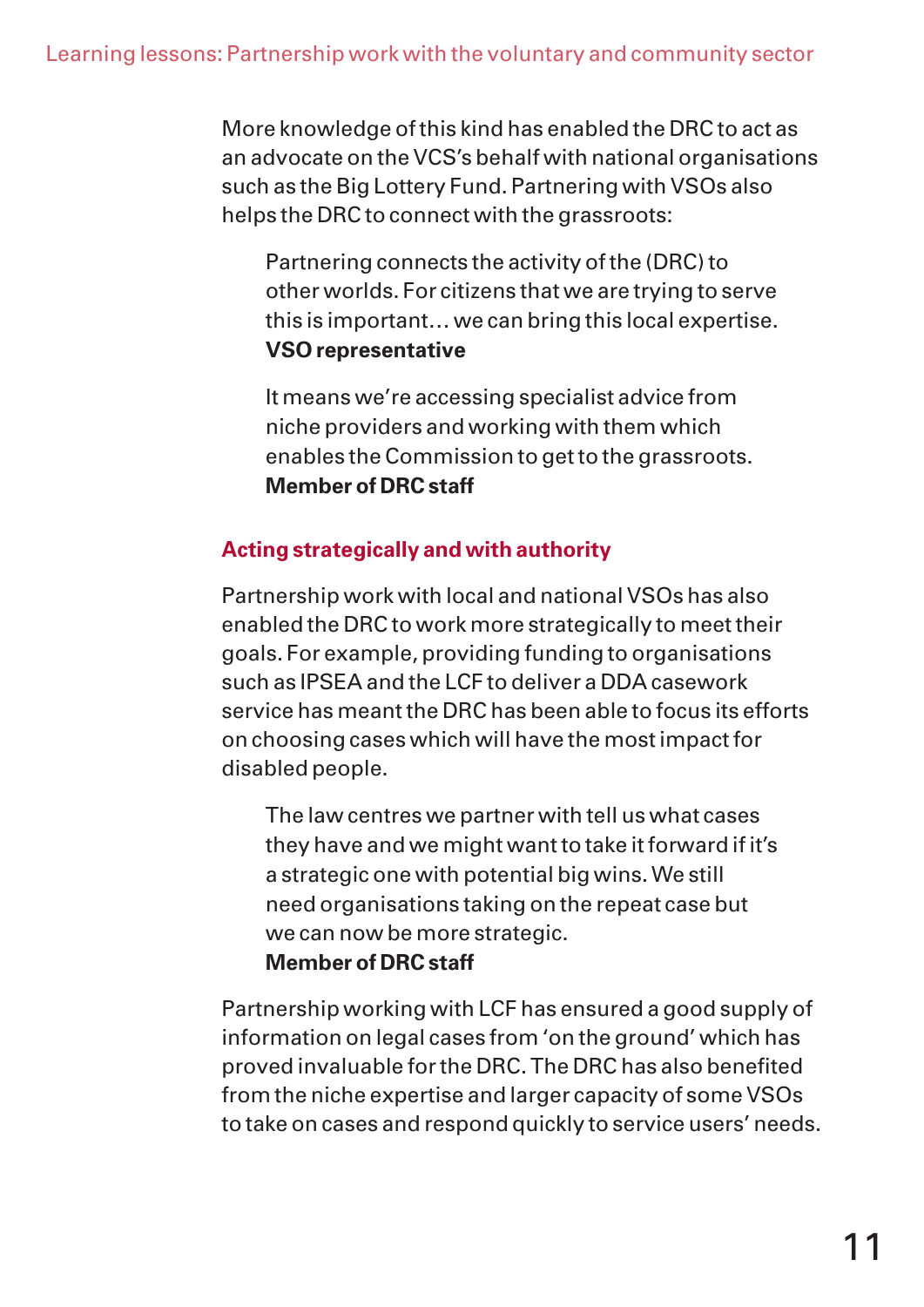We have expertise in our organisation of SEN and exclusion issues and could offer a triad of legal remedies for parents to reduce further disability discrimination. We had more extensive capacity and could respond a bit quicker (than the DRC). **VSO representative**

In addition, joint work with other equality commissions led to more pan-equality working on cross-strand equality with the DRC being seen as taking a lead in this area.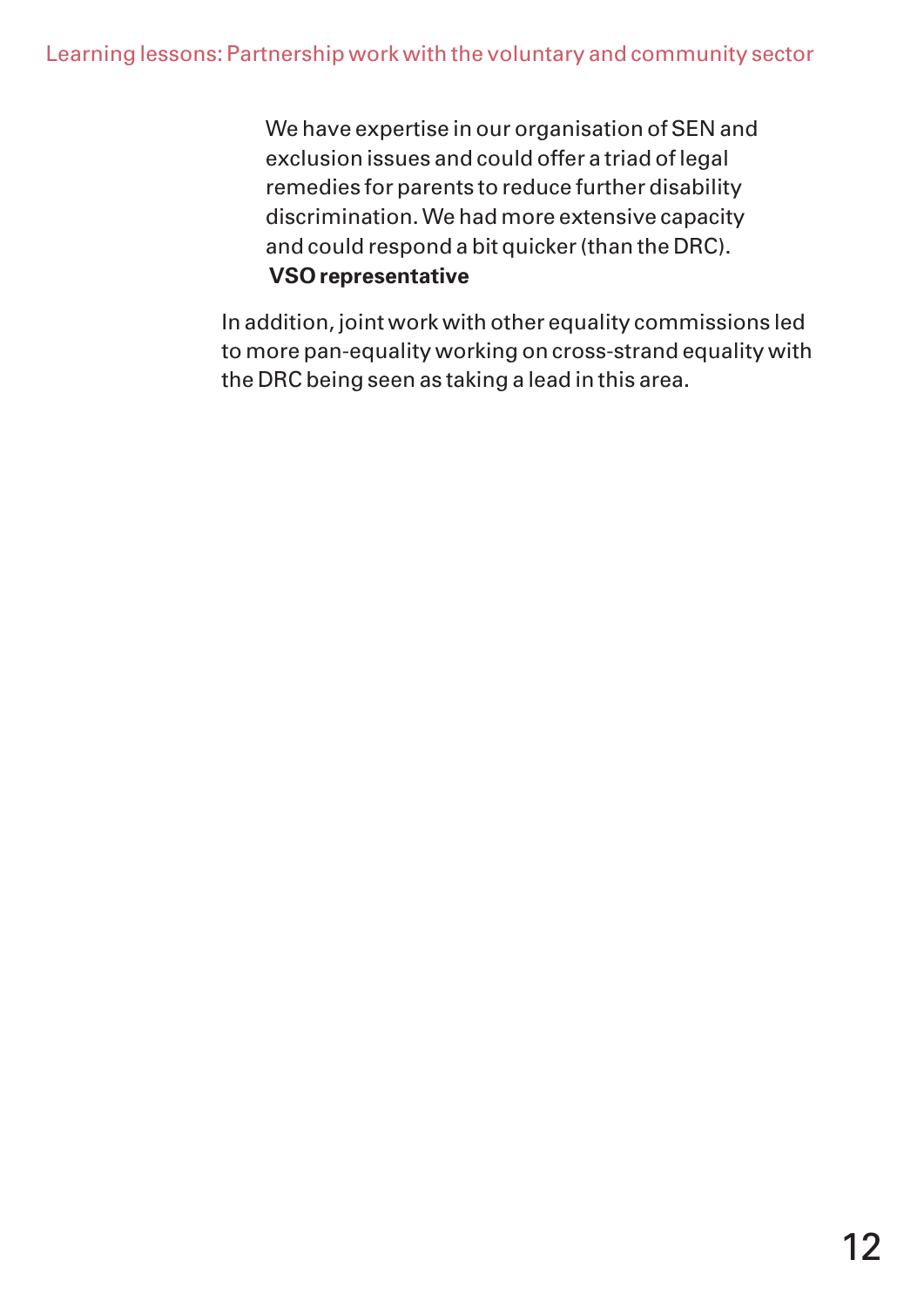### Benefits and challenges of partnership work – for VSOs

### **Furthering rights for more people**

Partnership work with the DRC has enabled VSOs to further the rights of disabled people in their community. This has happened in a number of ways, such as by raising awareness of the disability legislation (like the DDA) and the rights disabled people have.

(Since the partnership) we've had more people coming forward and asking if they've been discriminated against. **VSO representative**

People are more aware of disability discrimination remedies and consequently we will engage users in these options. **VSO representative**

Resources and funding that the DRC have provided to some VSOs has enabled the organisations to increase their customer base and provide advice and information to a far wider range of people in the local area.

We would not have got the skills on the DDA without the DRC – we've had at least 4 or 5 days training on this.

### **VSO representative**

We have some of the people that the DRC were serving come to us anyway but we are now serving a whole new section. **VSO representative**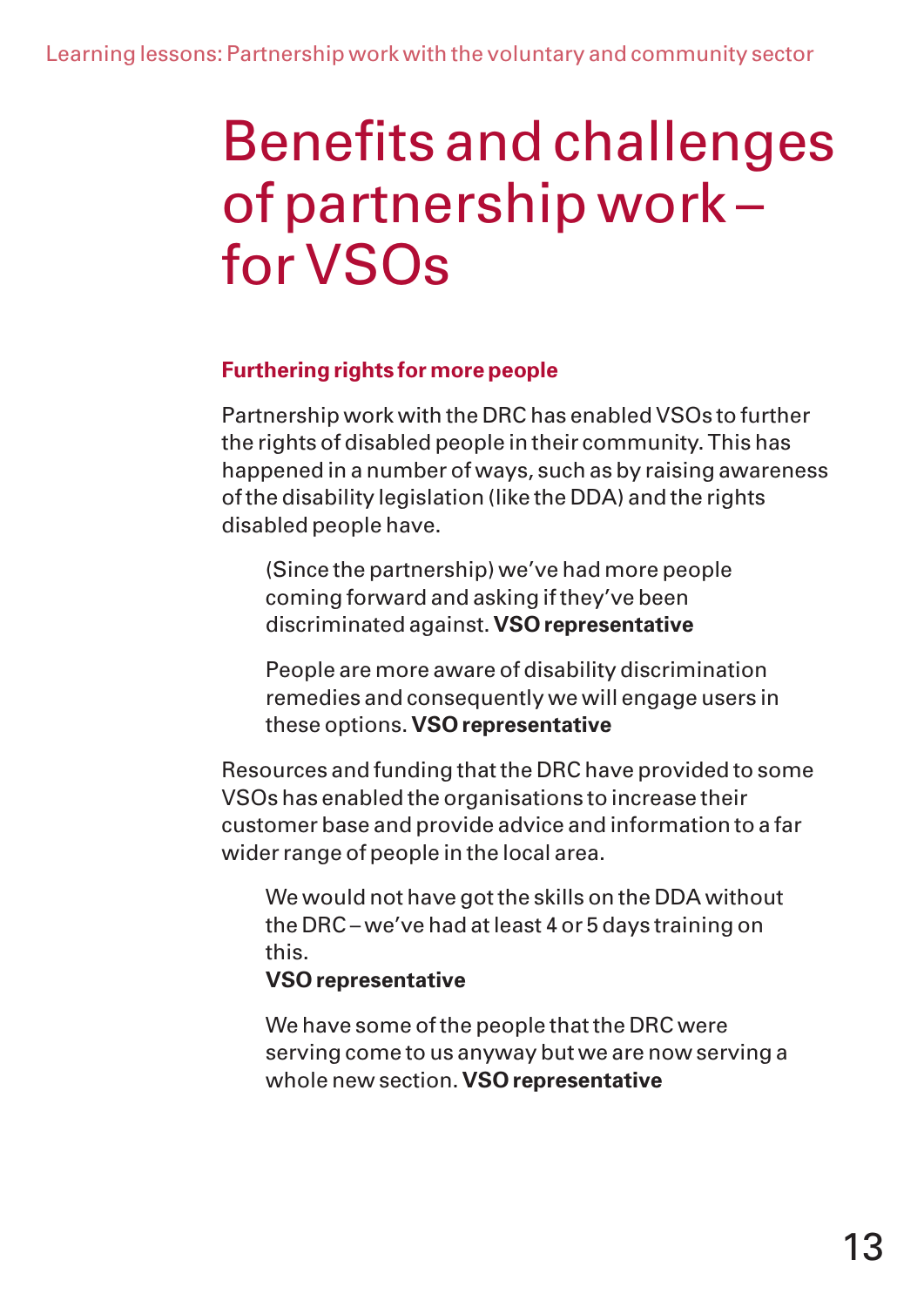This has often happened with people that do not necessarily identify themselves as disabled through, for example, establishing links with VSOs such as the Alzheimer's Society or Cancer Care.

The ripple effect caused by funding and capacity-building by the DRC can also provide a model for partnership work in the future.

If (other relevant organisations) reaches out to other specialist organisations with expertise at an economic cost they are going to deliver much more complete services to the user and reach wider networks (than they might otherwise). **VSO representative**

Current funding provided by the DRC has enabled some VSOs to sustain and accelerate their growth to meet the needs of more disabled service users.

The partnership with the DRC enabled us to achieve our aim of providing a substantial disability equality advice service, from doing some working in this area to growing a really substantial service. **VSO representative**

### **Increased profile**

Moreover, partnering with the DRC has in some cases also helped to increase the organisation's profile at both a local, regional and national level.

Since we've been working with the DRC it's definitely increased our profile at a national level. The DRC have said lots of nice things about us and government departments and other disability organisations have rung us up asking about our work. It's helped us to get high profile people to come and speak at our conference. **VSO representative**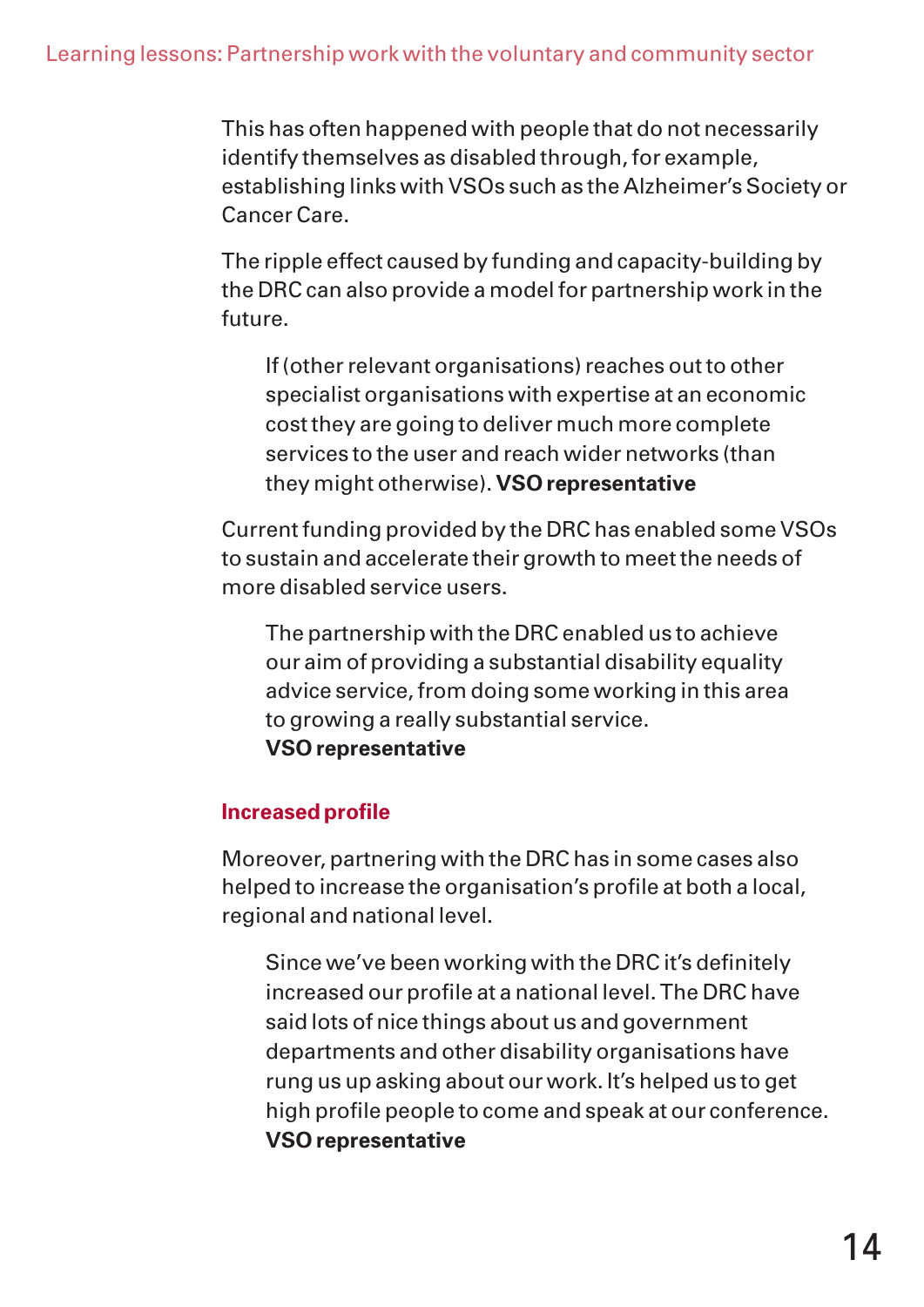When we've done funding bids we mention we have a working partnership with the DRC – it's difficult to say if this helps but I think it does. It's certainly impressed the local authority. We offered them places on the training provided by the DRC and they could then see the quality of training we were receiving. **VSO representative**

These examples show how partnering with the DRC has led to an improved status for this organisation

No one else locally can say they've worked in partnership with the DRC. **VSO representative**

### **The benefit of experience**

Another positive effect of partnership working is the experience it can bring to VSOs of working with a larger organisation. This was felt to be valuable learning which built the capacity of the organisation and would support future partnership work.

It's given us a better understanding of partnership work for the future. **VSO representative**

This is the first heavy partnership work we've done, the first time we've worked with another organisation on a day-to-day basis. Managing this process has been really helpful and will be useful for our work with the Commission for Equality and Human Rights. **VSO representative**

A shared ethos is a crucial supporting factor in making partnerships work. For example, one voluntary sector organisation stated:

You need an agreed ethos. Lots of funding streams now want partnership working but lots of local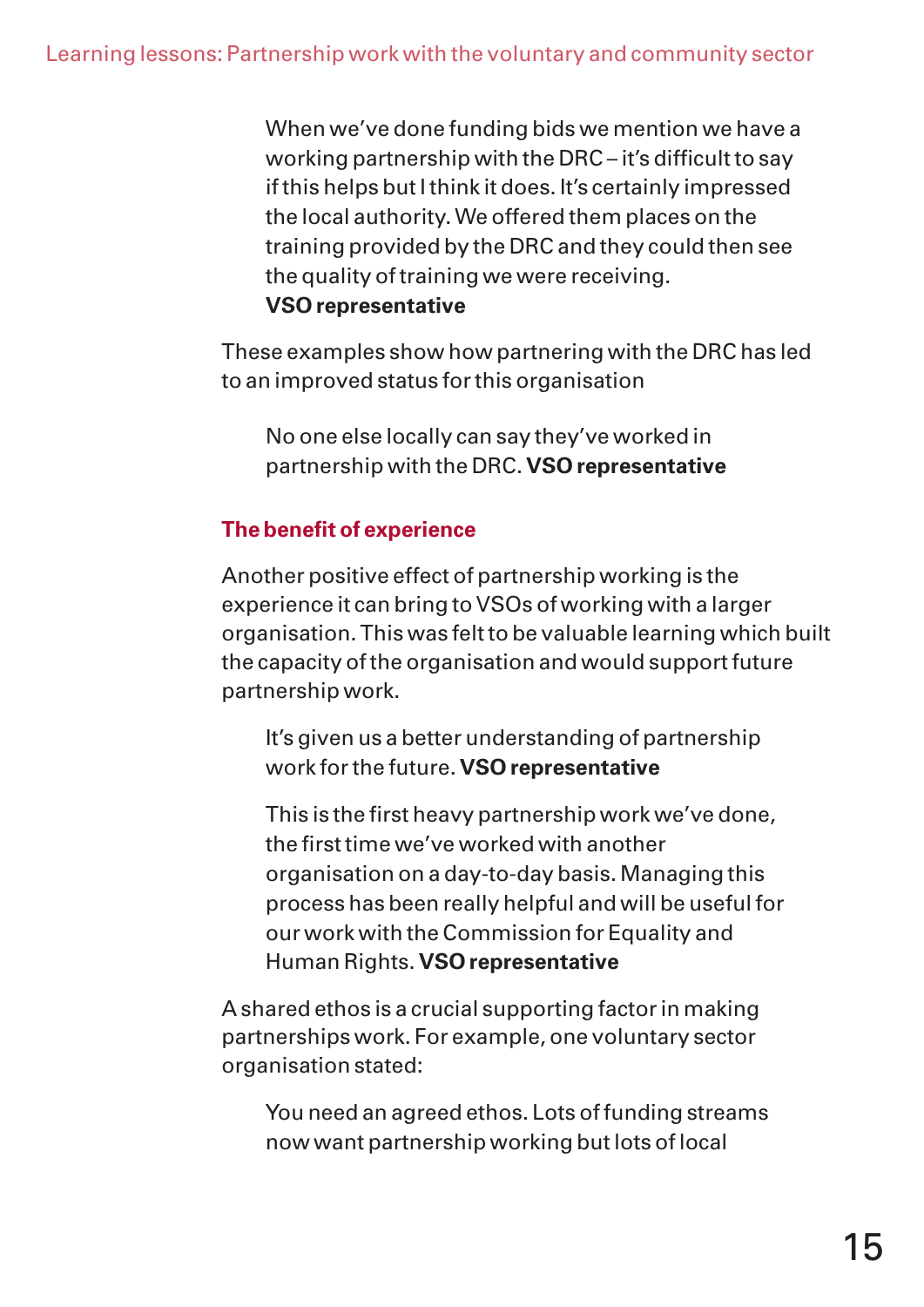disability groups are too medical model for us and we're keener to work with government departments. You just need to be clear about your ethos. **VSO representative**

Partnership working is not without its challenges. For VSOs, the short timescales and amount of information needed by the DRC when making the initial application was a particular challenge. This was especially the case for smaller organisations. The importance of having an identified contact at the DRC to talk to about the partnership work was also raised as being hugely beneficial and, once this was established, a system that worked really well.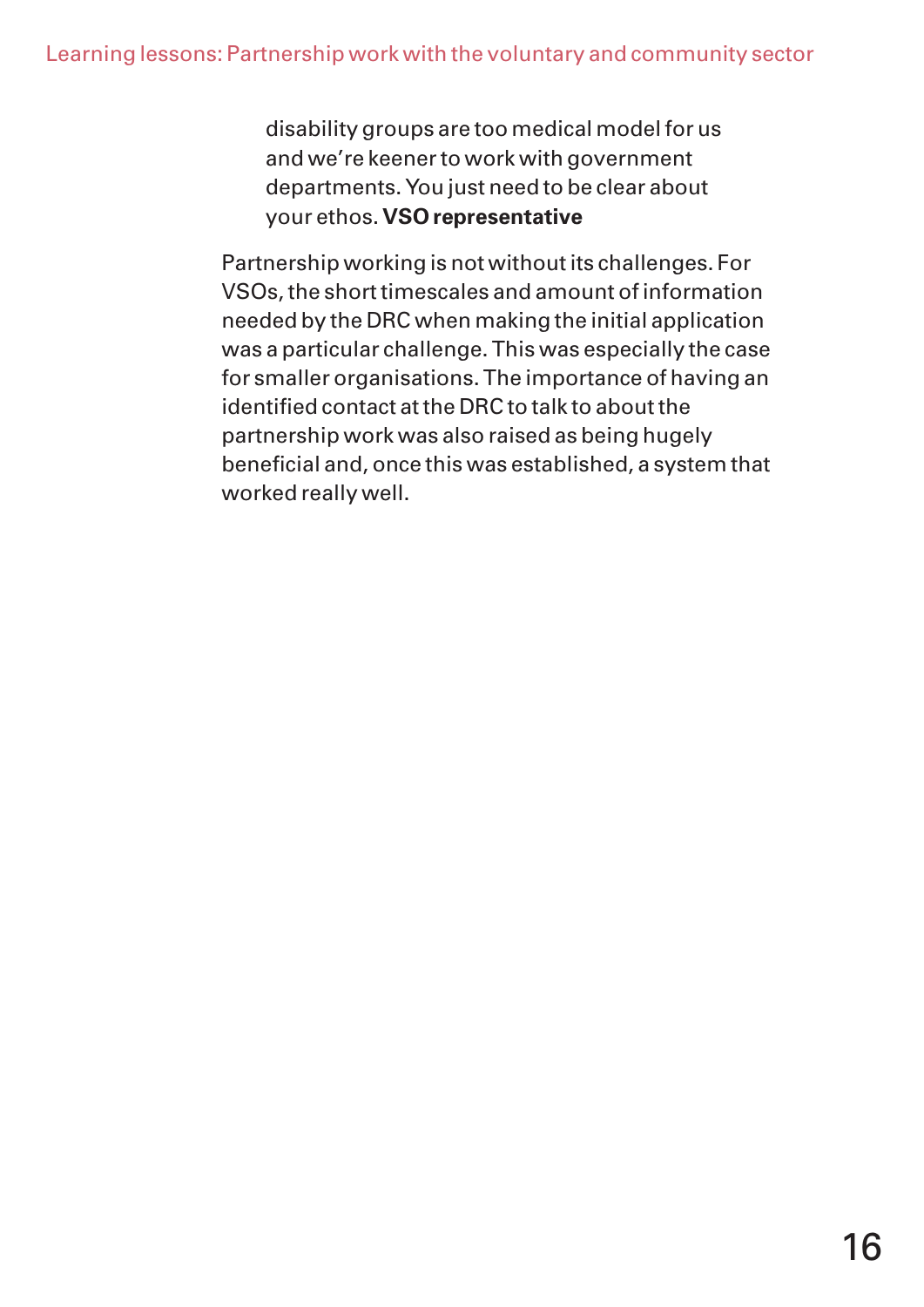### Benefits and challenges of partnership work – for disabled people

As well as organisational benefits, partnership working has, most importantly, led to positive changes for disabled people. In one area, a number of disabled service users attended the DDA training provided to the VSO by the DRC. As a consequence, a number of disabled service users were more aware on disability rights and able to act as local advocates. As a result of the training, the organisation was also able to put more DDA advice into newsletters and communications to service users, which helped to raise awareness for both disabled people and the wider local community.

Capacity building such as training on the DDA has also had a ripple effect as local VSOs operate as local centres of expertise on the DDA. This can involve delivering training to smaller VSOs as well as providing advice to local VSOs if they need it. Building the capacity of smaller VSOs in this way means more disabled people are being reached and supported through this work.

In addition, the funding the DRC has provided to a number of VSOs and Law Centres to deliver a DDA service means that disabled people in most places in England are able to access a face-to-face legal advice service which is within fairly easy travelling distance from their home. This in turn has enabled the DRC to deliver one of its key strategic aims – to empower disabled people to access their rights.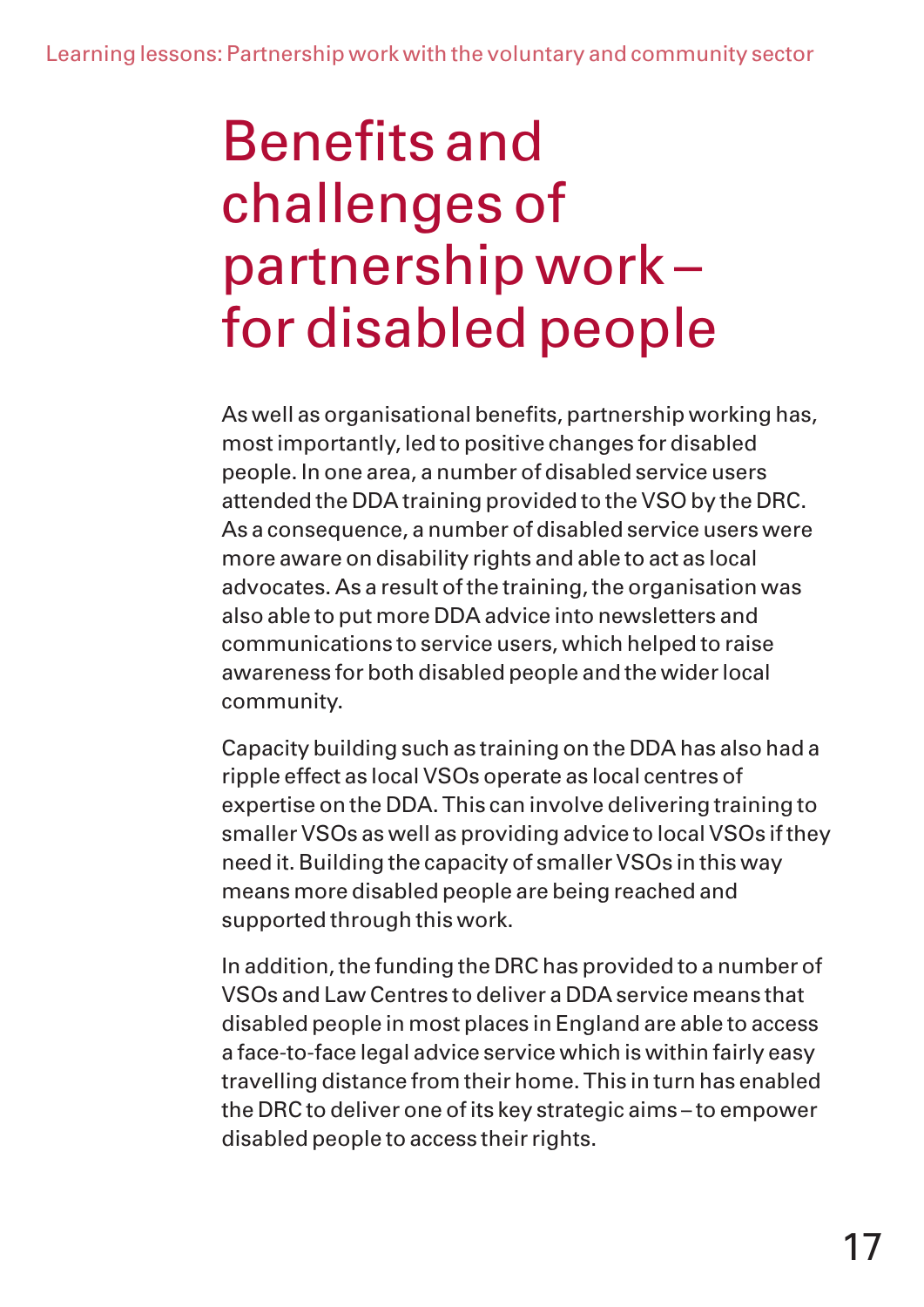We have substantially increased our services and as a result disabled people are having more of their needs met through casework. We are also offering different types of services such as attending hearings with service users. The DRC caseworkers weren't able to do this. **VSO representative**

This enhanced capacity was often seen as benefiting the most marginalised disabled people, since the support they might require normally involved fairly resource-intensive interventions.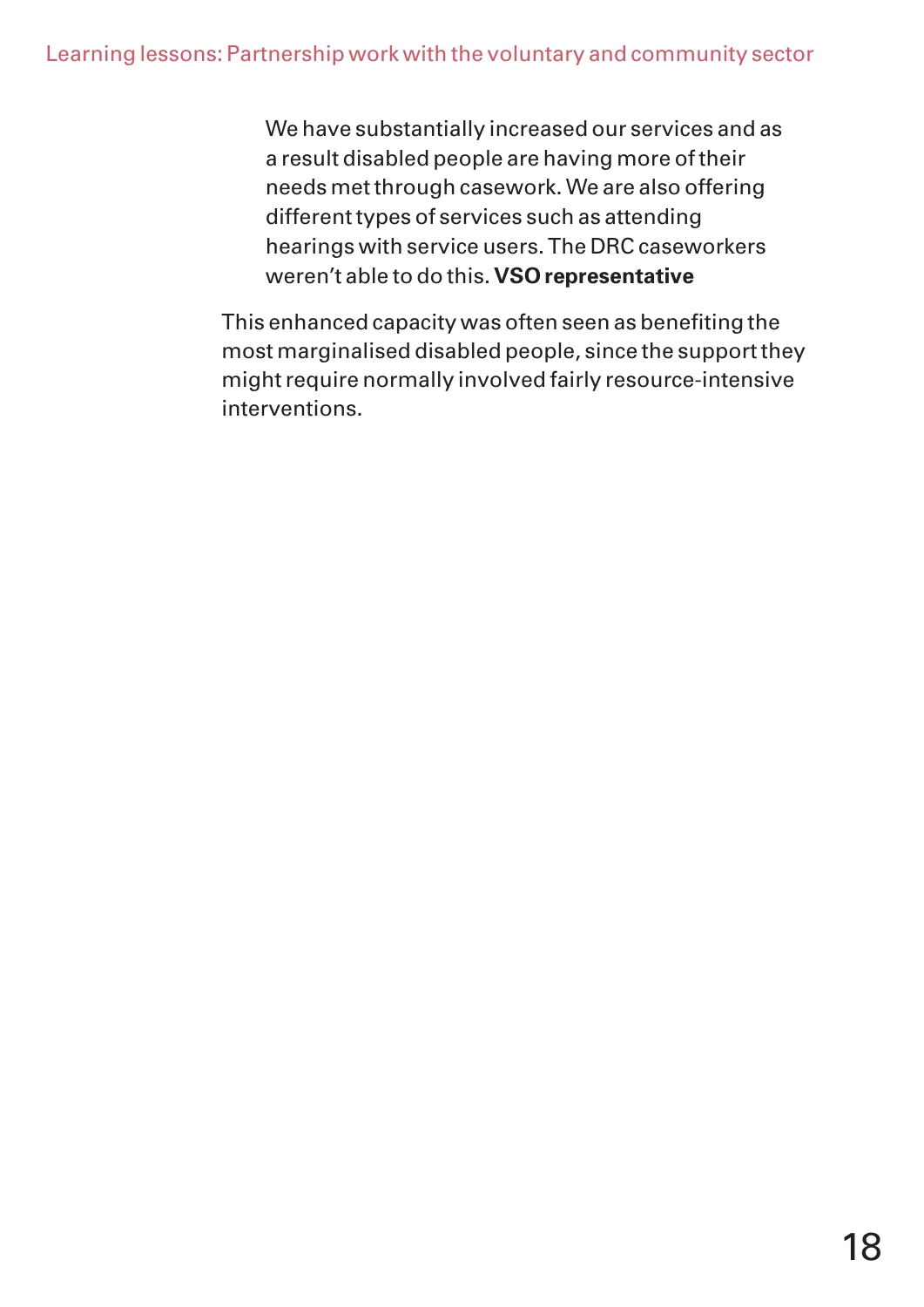# What has partnership working taught us?

### **Work strategically to impact locally**

Despite clear benefits resulting from partnerships with local VSOs, this model of partnership working required a high level of resource that made it unpractical for national roll out. The DRC therefore refocused the majority of its resources on working with national strategic bodies. Funding 15 Law Centres to deliver DDA services has meant that, in just over a year, some 2,000 DDA cases have been dealt with – far more than the DRC would have been able to deliver itself. Additionally, this has freed up the DRC to continue to develop the capacity of some of the smaller organisations with a view to them dealing with cases in the future.

### **Expectations and context**

Throughout partnership working relationships, there had sometimes been gaps between what organisations hoped to get from the DRC and what the DRC could provide.

They (VSOs) thought we had money that we could give to them as a grant but this was a contractual arrangement with certain constraints and obligations placed on them. **Member of DRC staff**

An early clarity of expectations and ethos of both organisations is essential for partnership working. For example, one VSO's legal officers had previously worked at the DRC which meant they had a clear understanding of what the DRC did and did not do in terms of their casework structure and how the organisation could best supplement this in their own work.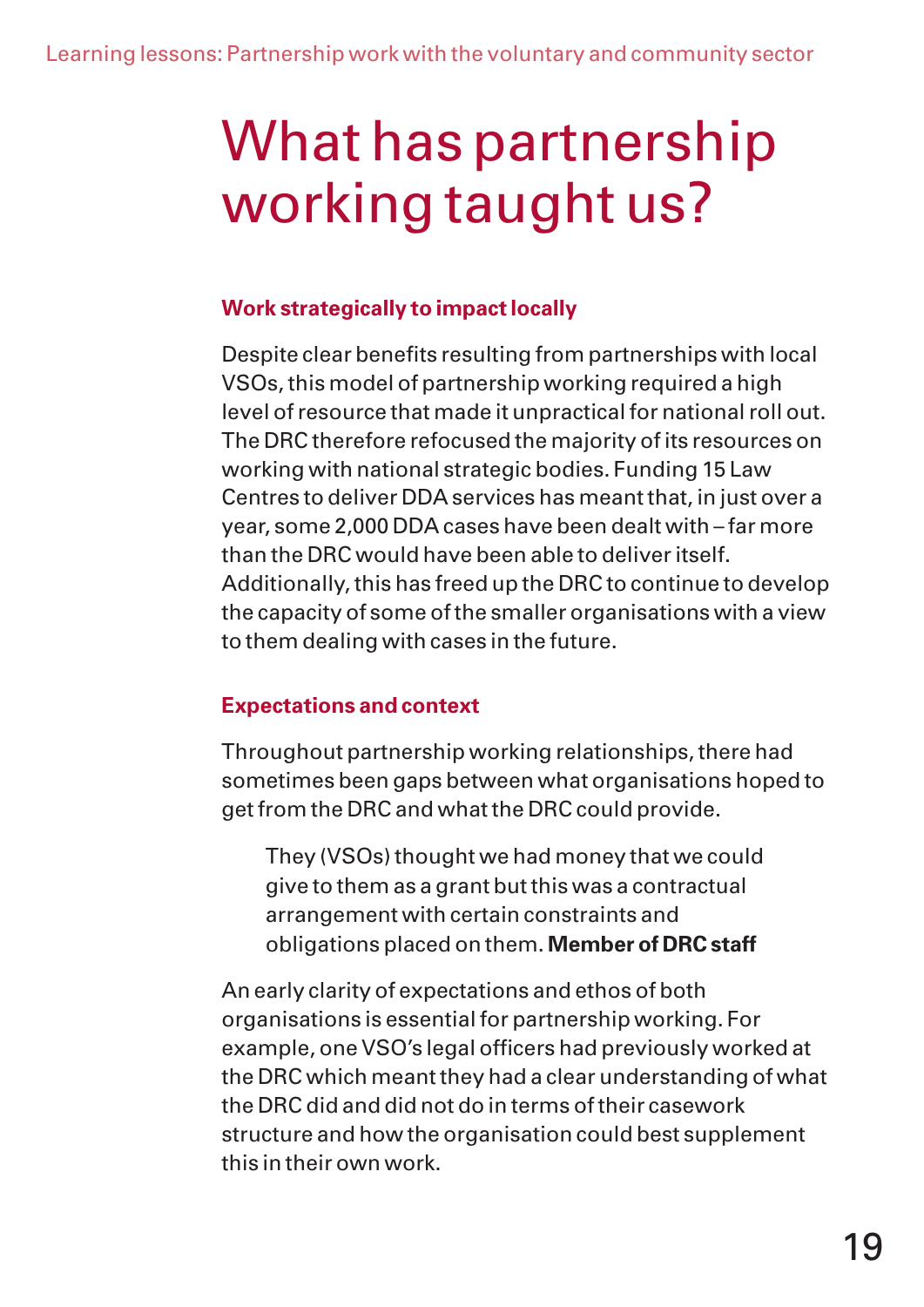Partnership work has involved developing relationships with different communities and different service providers across the public and voluntary and community sector. This at times has required a sensitive approach, as even amongst one community there are often difference of opinions. If development of this work is to continue then it is important the staff involved have a good understanding of the complex and sometimes difficult relationships between organisations.

Our officers tried to manage the politics between small VSOs not wanting to involve other VSOs. **Member of DRC staff**

There can be a mismatch between the expectations of a partner organisation and the boundaries defining what the DRC can actually deliver. Building up a relationship of trust, mutual respect and understanding are useful supporting factors to partnership working to help allay these potential difficulties.

#### **Resources**

VSOs face many pressures on their resources and difficulties in staying afloat to deliver existing services. Their time and outputs are closely monitored by funders.

A lot of organisations get project funding for a year but haven't been able to secure additional funding so may have gone and chased other funding which causes divergent objectives and means they can't deliver the objectives we agreed.

#### **Member of DRC staff**

If larger partnership bodies want to utilise their experience and skills, then VSOs need to be adequately resourced to enter into partnership arrangements.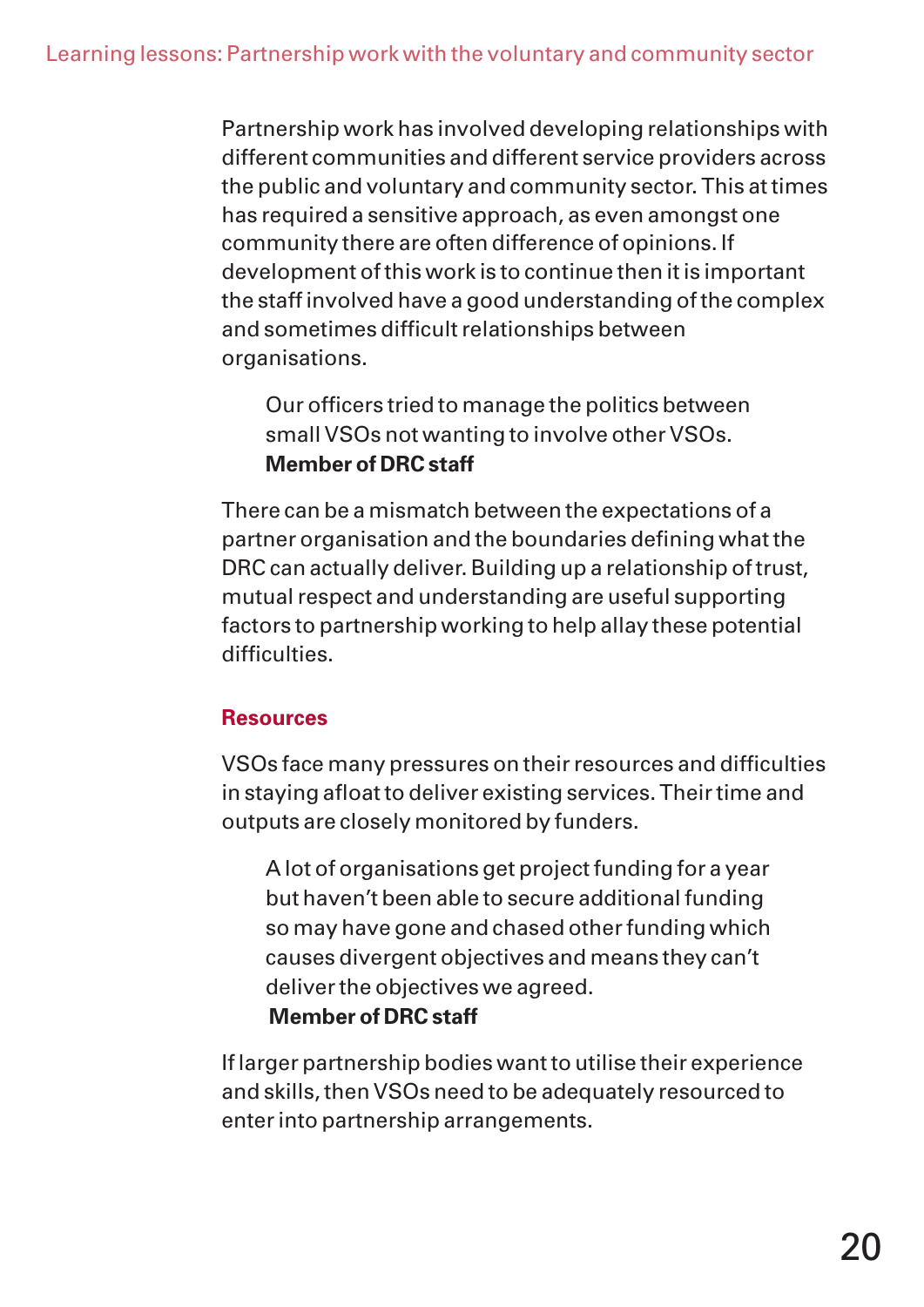In addition, partnership working takes resources on both sides; thus, the DRC has had to fund its partnership working, as well as commit other suitable resources, in order to maintain its work as a priority:

We don't have the capacity to do it all and focus on it 100 per cent. Until recently there has been little money in this area from the Commission and to do this you need a serious injection of cash. **Member of DRC staff**

Further, if a partnership arrangement does not involve money but is reliant on goodwill then there may not be the same level of commitment or accountability to the partnership work undertaken.

If there isn't a formal contract where money is paid then having to work with goodwill (can be challenging). There isn't the same leverage. **Member of DRC staff**

### **Relationships**

The disabled people's movement has changed considerably over the last few years. DPOs have begun to engage with statutory bodies and to have a profile with central government. There appears to be a shift in views on how DPOs should relate to charities. For example, some of the larger charities have over the last few years signed up to the social model of disability and are actively engaging and involving disabled people in the running and management of their organisations. However, DPOs are still at a disadvantage, since because of limited resources they often cannot give the time required to chase and apply for funding. Over the next few years, it is likely there will be more partnerships between the larger charities and DPOs – a prospect which may well result in an initial clash of cultures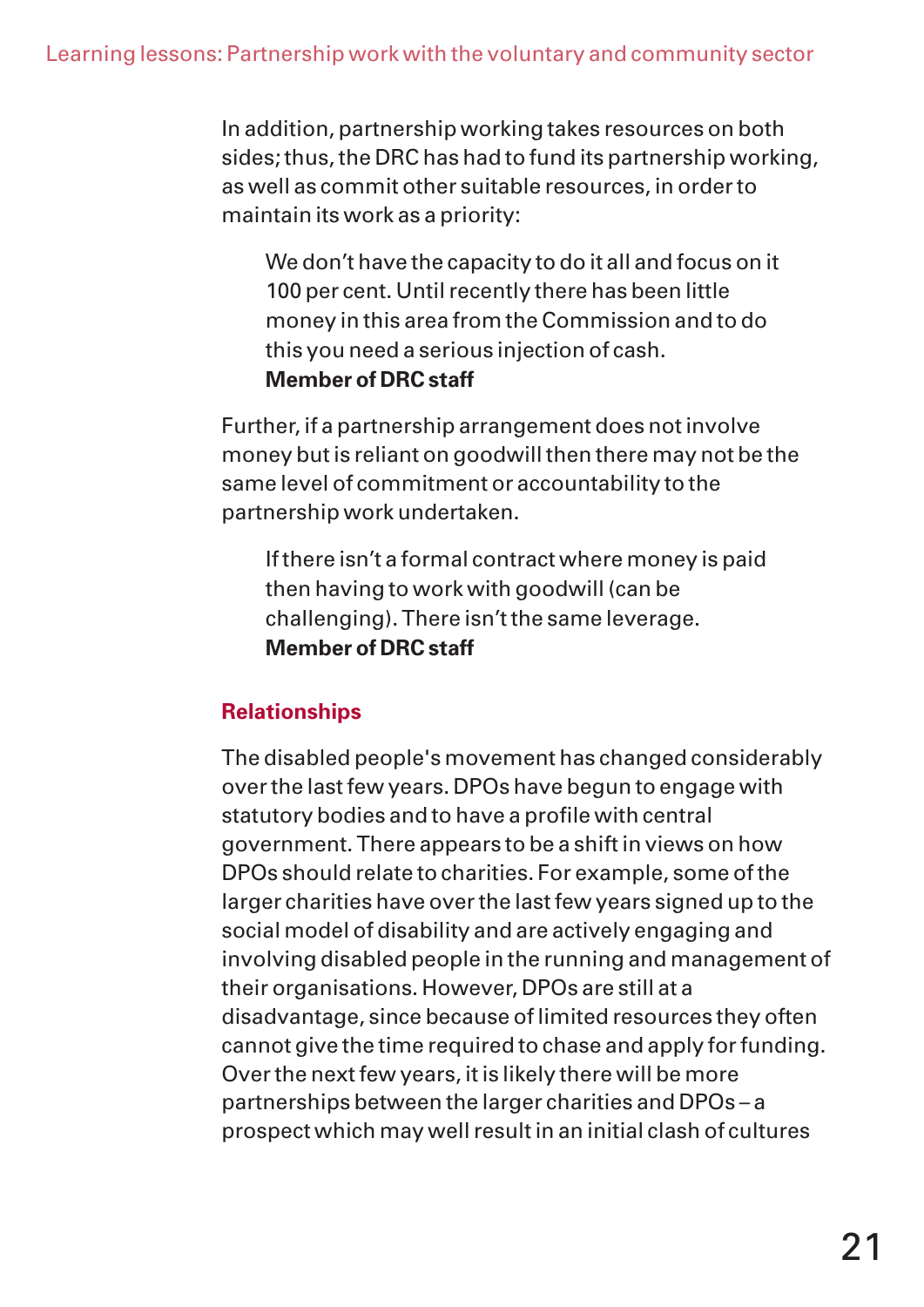for which there may need support from others in order to resolve the issues involved.

### **Funding**

Advice work remains under resourced and is often supported by project funding or short-term funding. It is logical, therefore, that capacity building in terms of training will fall short of its objectives unless these organisations can reach a point of stability through core funding.

The provision of resources through contracts has enabled organisations to take forward specific disability issues, which would not be necessarily recognised by mainstream funders as important. However, in issuing contracts the pressures on organisations to secure funding – and their willingness to change their function in order to secure funding – needs to be borne in mind. VSOs often complain that current funding practices put them in a position where there are gaps in their funding whilst waiting for further funding to come in, creating a deficit in their accounts and making them look unsuitable for partnership arrangements. Whilst an organisation might have a general policy on working with DPOs, financial restrictions and procedures means that a relationship has to be rejected because of the VSO's quandary.